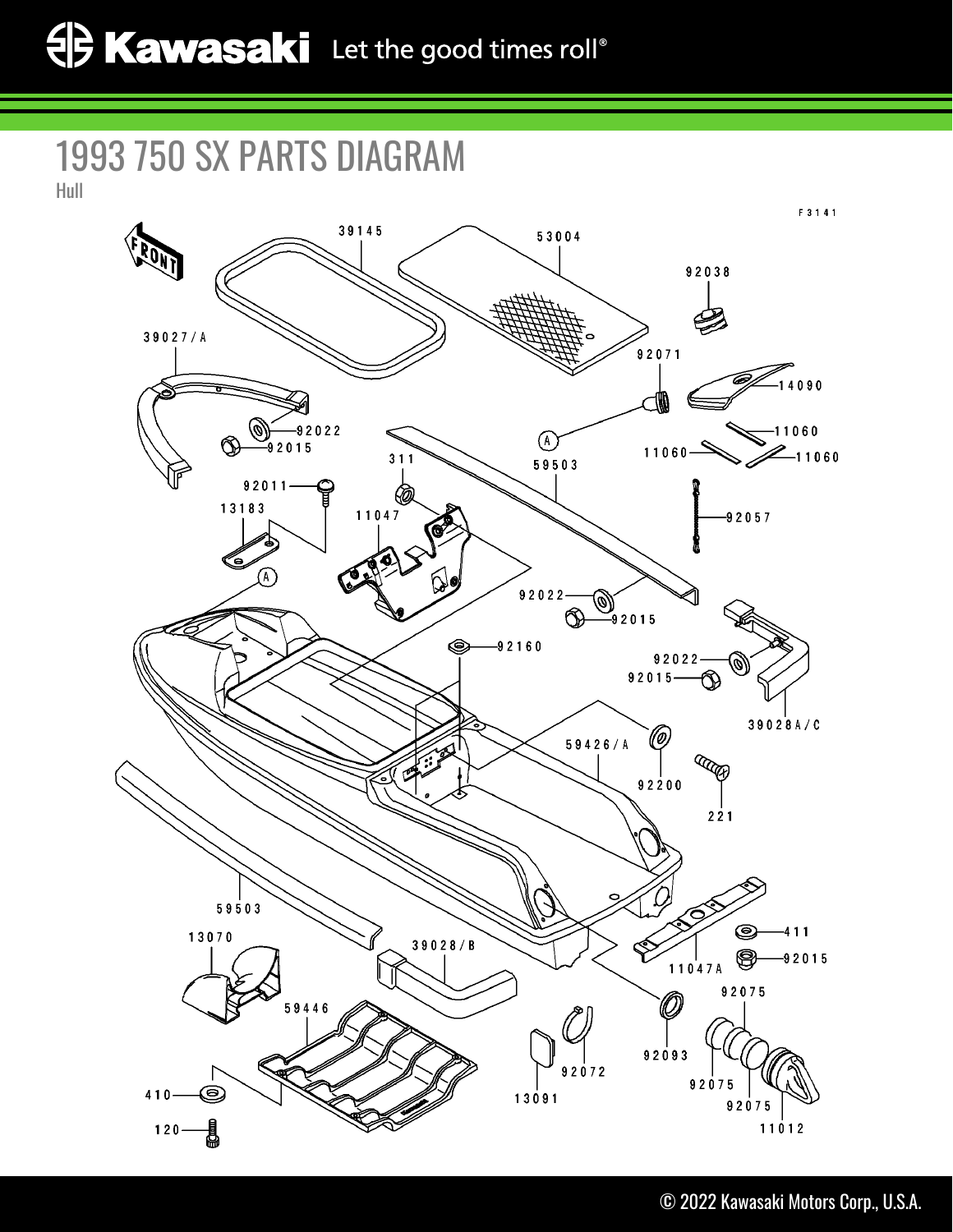## 1993 750 SX PARTS LIST

Hull

| <b>ITEM NAME</b>                        | <b>PART NUMBER</b> | <b>QUANTITY</b> |
|-----------------------------------------|--------------------|-----------------|
| CAP, VIOLET (Ref # 11012)               | 11012-3752-RE      | $\overline{2}$  |
| BRACKET, CONTROL KNOB (Ref # 11047)     | 11047-3745         | 1               |
| BRACKET (Ref # 11047A)                  | 11047-3754         | 1               |
| GASKET (Ref # 11060)                    | 11060-3722         | 3               |
| GUIDE, INTAKE (Ref # 13070)             | 13070-3708         | 1               |
| HOLDER, BAND (Ref # 13091)              | 13091-3764         | 8               |
| PLATE (Ref # 13183)                     | 13183-3787         | 1               |
| COVER, TANK CAP, J. WHITE (Ref # 14090) | 14090-3707-8C      | 1               |
| BUMPER-FRONT, VIOLET (Ref # 39027A)     | 39027-3726-RE      | 1               |
| BUMPER-REAR, LH, VIOLET (Ref # 39028B)  | 39028-3726-RE      | 1               |
| BUMPER-REAR, RH, VIOLET (Ref # 39028C)  | 39028-3727-RE      | 1               |
| TRIM-SEAL (Ref # 39145)                 | 39145-3731         | 1               |
| MAT (Ref # 53004)                       | 53004-3740         | 1               |
| HULL-COMP, J. WHITE (Ref # 59426A)      | 59426-3800-8C      | 1               |
| COVER-JET PUMP (Ref # 59446)            | 59446-3715         | 1               |
| FENDER-BOAT, VIOLET (Ref # 59503)       | 59503-3703-RE      | $\overline{2}$  |
| SCREW, TAPPING (Ref # 92011)            | 92011-561          | $\overline{2}$  |
| NUT, CAP, 5MM (Ref # 92015)             | 92015-3802         | 24              |
| <b>WASHER (Ref # 92022)</b>             | 92022-567          | 20              |
| KEY, TANK CAP (Ref # 92038)             | 92038-3707         | 1               |
| CHAIN, COVER, L=100 (Ref # 92057)       | 92057-3704         | 1               |
| <b>GROMMET (Ref # 92071)</b>            | 92071-3780         | 1               |
| BAND, L=145 (Ref # 92072)               | 92072-3768         | 8               |
| DAMPER (Ref # 92075)                    | 92075-3719         | 6               |
| SEAL, OSR70X82X7.5 (Ref # 92093)        | 92093-3704         | $\overline{2}$  |
| DAMPER (Ref # 92160)                    | 92160-3797         | $\overline{2}$  |
| <b>WASHER (Ref # 92200)</b>             | 92200-3720         | 5               |
| BOLT-SOCKET, 6X20 (Ref # 120)           | 120R0620           | 4               |
| SCREW-CSK-CROS, 6X20 (Ref # 221)        | 221R0620           | 5               |